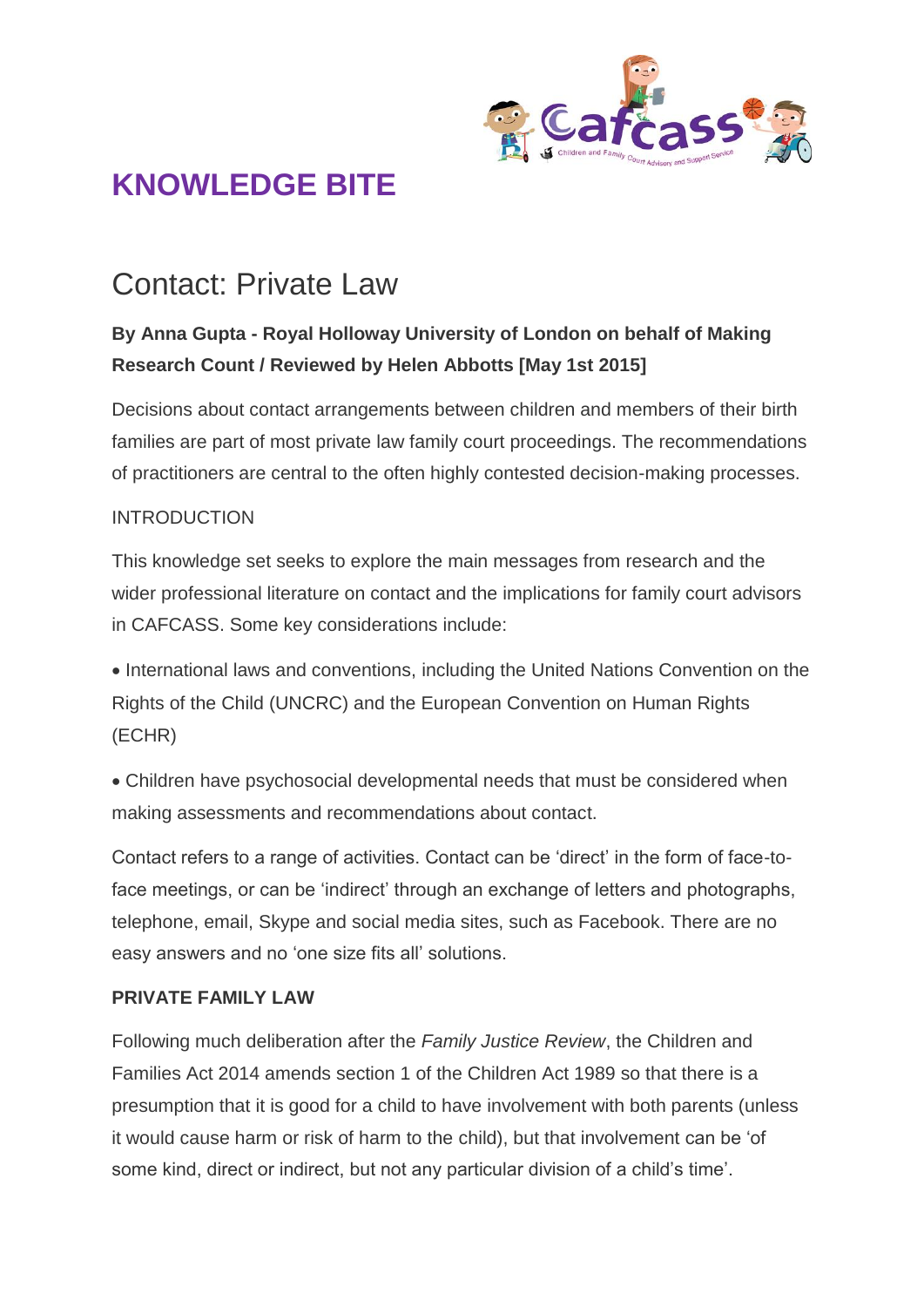

The empirical research demonstrates many benefits to children's development of engaged, supportive and loving relationships with their non-resident parent, usually their father (Kelly, 2006). A close relationship with both parents is also associated with children's positive adjustment after divorce (Rodgers and Pryor, 1998). Conflict between the children's parents is generally associated with poorer adjustment, especially in high conflict situations when children are exposed and not protected (Wallerstein, Lewis & Blakeslee, 2001; Hetherington & Kelly, 2002). Research tends to show that it is the quality of the relationships and the parenting offered by the nonresident parent that matters more than the frequency (Gilmore, 2006). Clearly in some circumstances, such as where there is poor parenting or even abuse, contact can be very damaging. It is important that the diversity of family styles and relationships that are meaningful to children are considered in assessments and decision-making, for example non-biological parents in same-sex relationships and grandparents and other close family members.

Families who have to turn to the family courts have unusual levels of difficulty and conflict (Trinder *et al.*, 2006) with conflict resolution often being difficult, protracted and in some cases irresolvable (Hunt & Macleod, 2008).

Over the past few decades practitioners and academics have paid much attention to factors that impede the possibilities for children to have healthy relationships with both parents. For some children contact is not safe because of domestic abuse. Domestic abuse is the most common welfare issue raised in proceedings (Hunt & Macleod, 2008). A number of studies have indicated that women and children can be at increased risk following separation from a violent partner; that contact proceedings are frequently invoked by perpetrators as a means of seeking to continue to control women and children; and judicial decisions about contact can fail to take the safety of women and children into account (Mullender *et al.,* 2002; Harrison, 2008; Coy *et al.,* 2012). It has been argued that in child contact proceedings contrary discourses collide with women on the one hand required to be 'good' mothers who protect their children, yet also good mothers who do not shut fathers out (Coy *et al.,* 2012).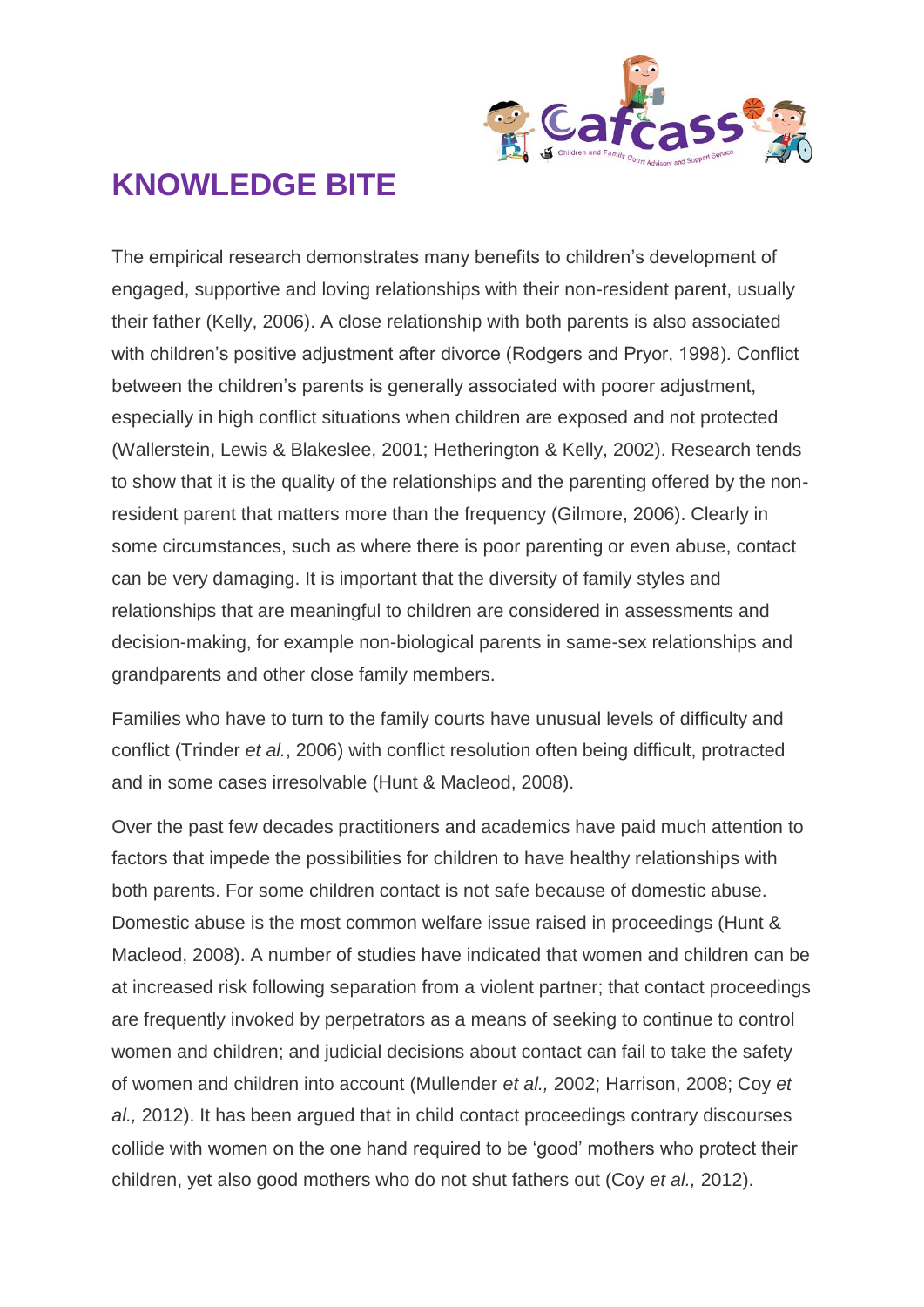

Sturge and Glaser (2000) argue that proven domestic abuse is not a bar to contact but is an important factor in the exercise of discretion. Where violence is proved, the ability and willingness of the perpetrator to recognise and change his behaviour is an important factor within the context of ensuring the child's on-going safety. The interventions required to safeguard and promote the welfare of the child need to be tailored to the individual circumstances and needs of the child and family and will vary depending on degree and reasons for the alignment/rejection dynamic. For some families, education, parenting support and therapeutic work will enable the child to develop positive relationships with both parents, but for a minority of severe cases enforcement measures including a change of residence may be required, (Fidler & Bala, 2010). A study on enforcement of contact orders found that some of the most difficult cases, including some of the 'implacably hostile' ones involved parents with mental health difficulties and personality disorders (Trinder *et al.* 2013)*.*  This study, however, concluded that contrary to public perceptions, implacably hostile mothers were only a small minority of enforcement cases. The most common type of case involved parents whose conflicts with each other prevented them from making a contact order work reliably in practice. In other cases there were significant safety concerns (Trinder *et al.* 2013).

#### REFERENCES:

Baker and Fine (2013) 'Educating Divorcing Parents: Taking them Beyond the High Road'. In A. Baker and S.R. Sauber (eds.)

*Working with Alienated Children and Families.* London: Routledge

Coy, M., Perks, K., Scott, E. and Tweedale, R. (2012)

*Picking up the pieces: Domestic violence and child contact.* London: Rights of Women and CWASU

Farmer, E., & Owen, M. (1995)

*Child protection practice: Private risks and public remedies*. London: HMSO.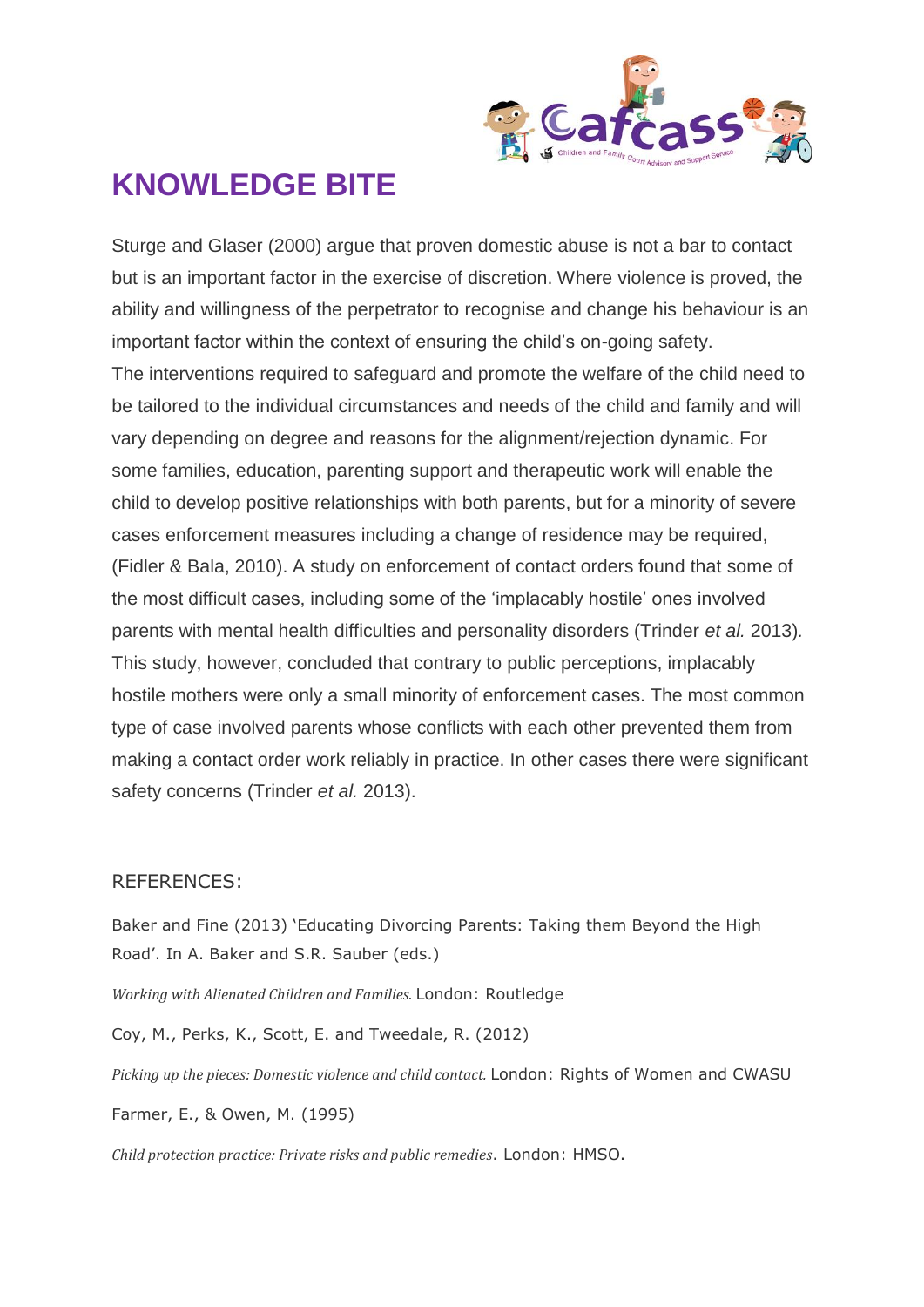

Fidler, B.J. & Bala, N. (2010) Children resisting post separation contact with a parent: Concepts, controversies, and conundrums.

*Family Court Review,* 48 (1), 10-47

Friedlander, S. & Walters, M. G. (2010) When a Child Rejects a Parent: Tailoring the intervention to fit the problem.

*Family Court Review,* 48(1), 98- 111

Kelly, J.B (2006) 'Children's Living Arrangements Following Separation and Divorce: Insights from Empirical and Clinical Research',

*Family Process,* 46(1), 35-52

Harrison, C. (2008) Implacably hostile or appropriately protective? Women managing child contact in the context of domestic violence.

*Violence Against Women*, 14(4), 381-405.

Hunt, J., and Macleod, A. (2008)

*Outcomes of applications to court for contact orders after parental separation or divorce.* Oxford Centre for Family Law and Policy, University of Oxford

Mullender, A., Hague, G., Imam, U. F., Kelly, L., Malos, E., & Regan, L. (2002)

*Children's perspectives on domestic violence*. London: Sage.

Nielsen, L. (2011) 'Shared parenting after divorce: A review of shared residential parenting research',

*Journal of Divorce & Remarriage*, *52*(8), 586-609.

Rodgers, B., & Pryor, J. (1998)

*Divorce and separation: The outcomes for children*. York: Joseph Rowntree Foundation.

Sturge, C., & Glaser, D. (2000) 'Contact and Domestic Violence-The Experts' Report',

*Family Law-Bristol*, *30*, 615-629.